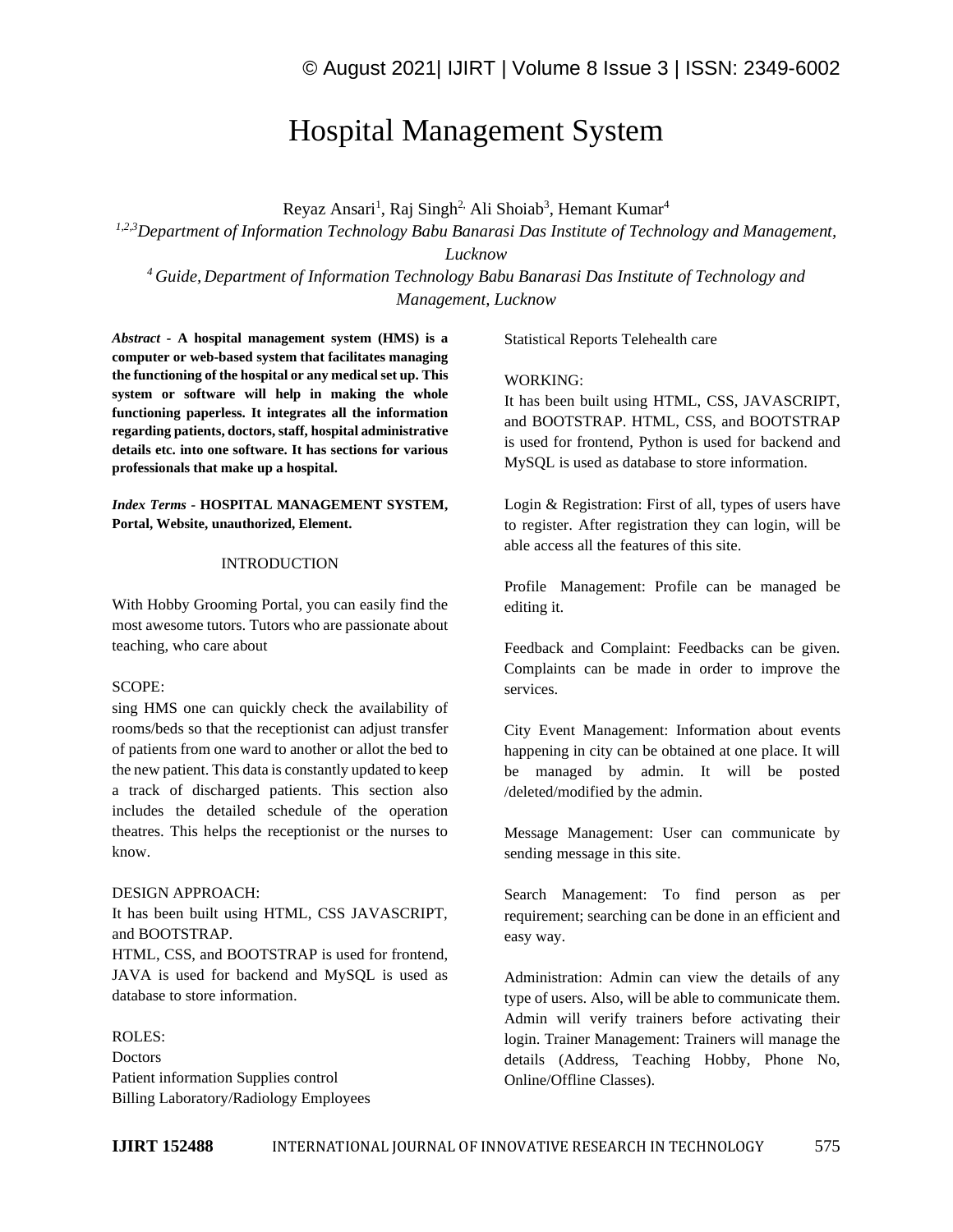Verification: All the trainers will be verified after their certificates are verified by admin of the portal.

Request Management: End user can send requests for various types of trainers and can see the response to get number of trainers.

# DATA FLOW DIAGRAM



#### LITERATURE REVIEW

Due to digital INDIA, we have to connect every-field with the digital India, we have to provide an online platform in field of finding a trainers. It will provide the searching facilities based on various factors such as trainers.

Different trainers who provide such facilities can also be the part of web portal. It will provide a better user experience with responsive design, It's a lot easier and cheaper to make a web based system user friendly across multiple platforms and various screen size.



The application is reduced as much as possible to avoid errors while entering the data. It also provides error message while entering invalid data.

It also restrict unauthorized access because while trainer is registering they need to provide certificate which later on admin will verify then only trainer can login into this portal. This by this all it provide it is user friendly.

This is basically a Web portal where a user can search Trainers for any hobby very easily. On this portal different trainers who provides these kinds of services will get registered to post their details along with the certificate and user can see the details and can avail the services according to his/ her needs.

### RESEARCH METHODOLOGY

Survey Instrument: In approaching the task of evaluating patient safety indicators based on administrative data, we developed a conceptual framework and standardized definitions of commonly used terms. In the literature, the distinctions between medical error, adverse events, complications of care, and other terms pertinent to patient safety are not well established and are often used interchangeably. In this report, the terms medical error, adverse events or complications, and similar concepts are defined as follows:

#### RESULTS AND DISCUSSION

The IT system has revolutionized the field of medicine. In this fast-paced world of medicine, it is a daunting task to manage a multi-specialty hospital. A hospital management system (HMS) is a computer or web-based system that facilitates managing the functioning of the hospital or any medical set up

#### **CONCLUSION**

Well-tuned hospital management system involves lots of important decisions that should be made in the most efficient and quick way. Nowadays it is hard to implement it without the distinct hospital management system. In this article, we'll explore what is HMS software, what functions it performs and how it helps the healthcare industry be more effective and patient centric.

#### REFERENCES